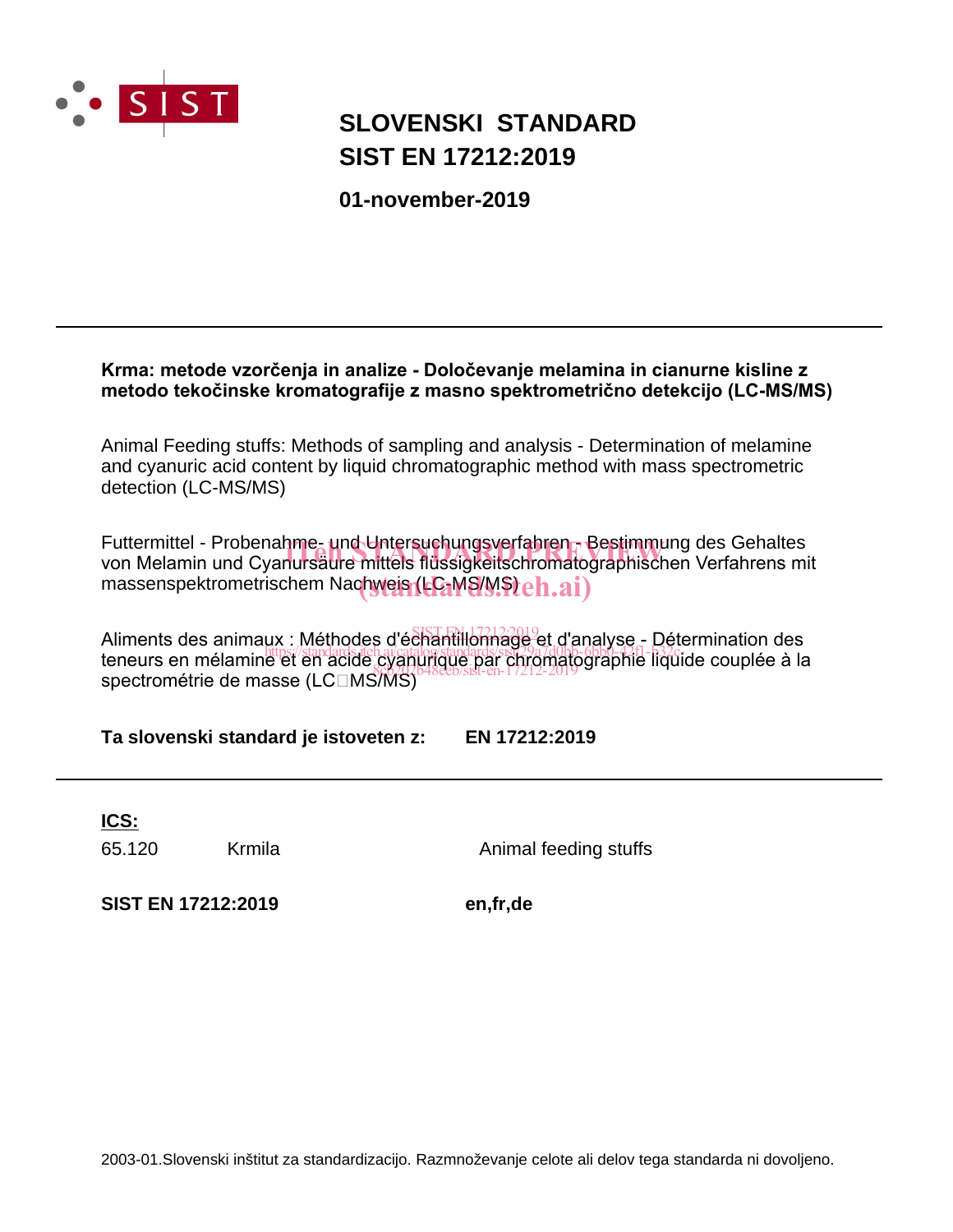

## iTeh STANDARD PREVIEW (standards.iteh.ai)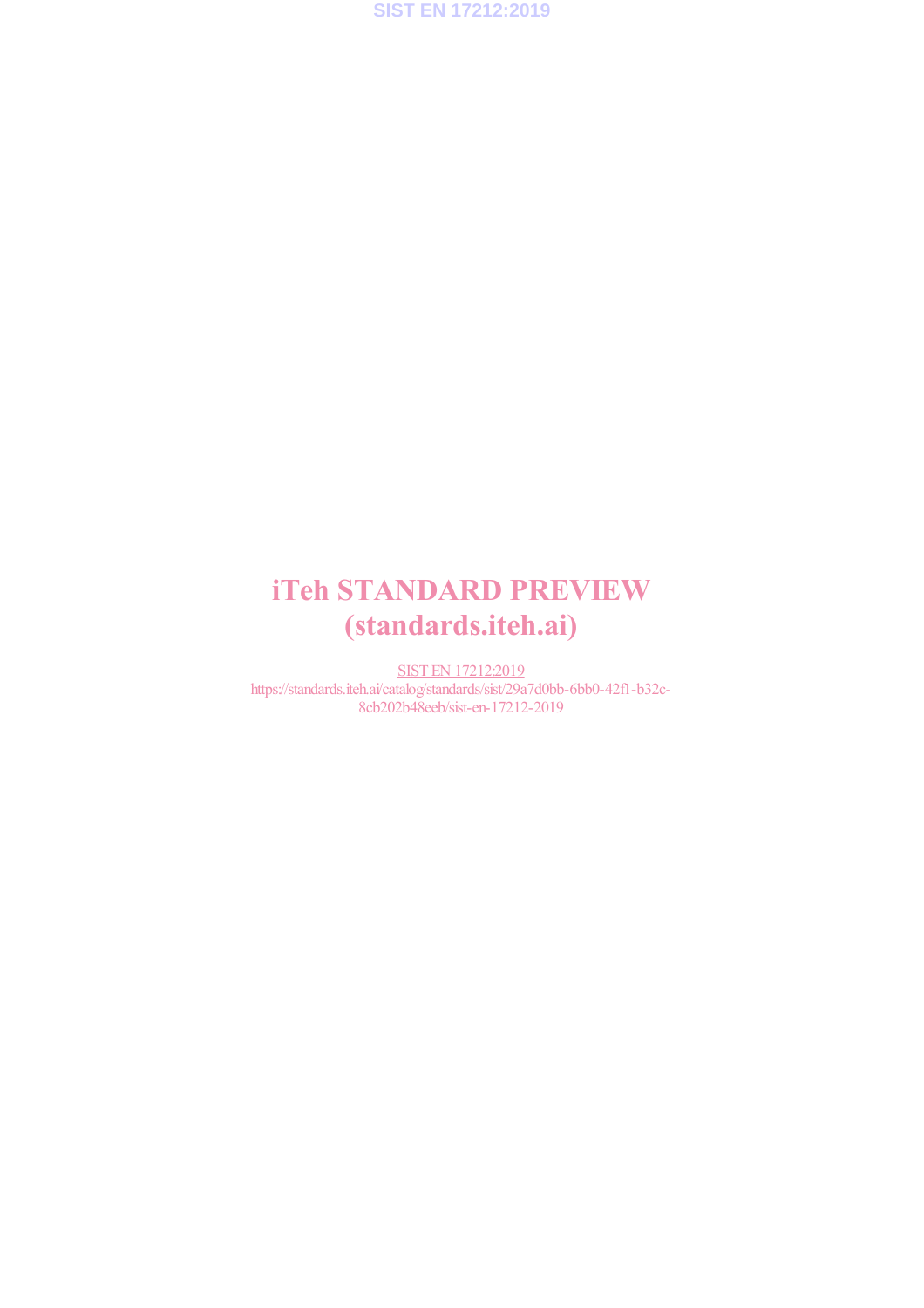#### **SIST EN 17212:2019**

# EUROPEAN STANDARD NORME EUROPÉENNE EUROPÄISCHE NORM

## **EN 17212**

September 2019

ICS 65.120

English Version

## Animal Feeding stuffs - Methods of sampling and analysis - Determination of melamine and cyanuric acid content by liquid chromatographic method with mass spectrometric detection (LC-MS/MS)

Aliments des animaux - Méthodes d'échantillonnage et d'analyse - Détermination des teneurs en mélanine et en acide cyanurique par chromatographie liquide couplée à la spectrométrie de masse (LC-MS/MS)

 Futtermittel - Probenahme- und Untersuchungsverfahren - Bestimmung des Gehaltes von Melamin und Cyanursäure mittels flüssigkeitschromatographischem Verfahren mit massenspektrometrischem Nachweis (LC-MS/MS)

This European Standard was approved by CEN on 7 July 2019.

CEN members are bound to comply with the CEN/CENELEC Internal Regulations which stipulate the conditions for giving this European Standard the status of a national standard without any alteration. Up-to-date lists and bibliographical references European Standard the status of a hational standard without any alteration. Op-to-date lists and bibliographical references<br>concerning such national standards may be obtained on application to the CEN-CENELEC Management Ce member.

This European Standard exists in three official versions (Ehglish, French, German). A version in any other language made by translation under the responsibility of a CEN member into its own language and notified to the CEN-CENELEC Management Centre has the same status as the official versions. 48eeb/sist-en-17212-2019

CEN members are the national standards bodies of Austria, Belgium, Bulgaria, Croatia, Cyprus, Czech Republic, Denmark, Estonia, Finland, France, Germany, Greece, Hungary, Iceland, Ireland, Italy, Latvia, Lithuania, Luxembourg, Malta, Netherlands, Norway, Poland, Portugal, Republic of North Macedonia, Romania, Serbia, Slovakia, Slovenia, Spain, Sweden, Switzerland, Turkey and United Kingdom.



EUROPEAN COMMITTEE FOR STANDARDIZATION COMITÉ EUROPÉEN DE NORMALISATION EUROPÄISCHES KOMITEE FÜR NORMUNG

**CEN-CENELEC Management Centre: Rue de la Science 23, B-1040 Brussels** 

© 2019 CEN All rights of exploitation in any form and by any means reserved worldwide for CEN national Members.

Ref. No. EN 17212:2019 E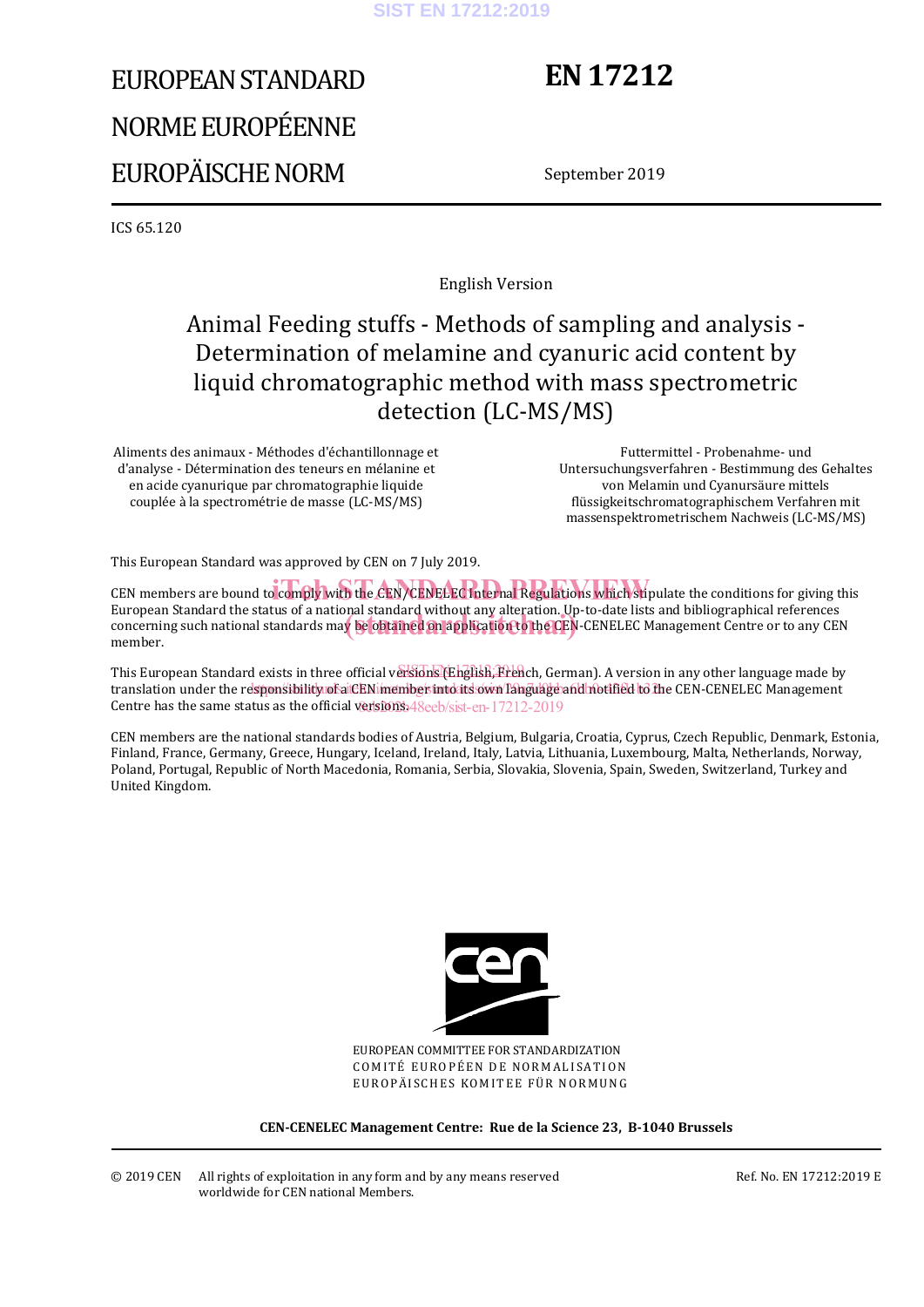### **SIST EN 17212:2019**

## EN 17212:2019 (E)

## **Contents**

## Page

| $\mathbf{1}$     |                                                                         |  |  |
|------------------|-------------------------------------------------------------------------|--|--|
| $\overline{2}$   |                                                                         |  |  |
| 3                |                                                                         |  |  |
| $\boldsymbol{4}$ |                                                                         |  |  |
| 5                |                                                                         |  |  |
| 5.1              |                                                                         |  |  |
| 5.2              |                                                                         |  |  |
| 5.3              |                                                                         |  |  |
| 5.3.6            |                                                                         |  |  |
| 6                |                                                                         |  |  |
| 7                | Preparation of sample eh STANDARD PREVIEW 16                            |  |  |
| 7.1              |                                                                         |  |  |
| 7.2              |                                                                         |  |  |
| 7.3              |                                                                         |  |  |
| 7.4              |                                                                         |  |  |
| 8                |                                                                         |  |  |
| 8.1              |                                                                         |  |  |
| 8.2              |                                                                         |  |  |
| 8.2.1            |                                                                         |  |  |
| 8.2.2            |                                                                         |  |  |
| 8.2.3            |                                                                         |  |  |
| 8.3              |                                                                         |  |  |
| 8.3.1            |                                                                         |  |  |
| 8.3.2            |                                                                         |  |  |
| 8.3.3            |                                                                         |  |  |
| 8.3.4            |                                                                         |  |  |
| 8.4              |                                                                         |  |  |
| 8.4.1            |                                                                         |  |  |
| 8.4.2            |                                                                         |  |  |
| 8.5              |                                                                         |  |  |
| 8.5.1            |                                                                         |  |  |
| 8.5.2            |                                                                         |  |  |
| 8.5.3            |                                                                         |  |  |
| 9                |                                                                         |  |  |
| 9.1              |                                                                         |  |  |
| 9.2              |                                                                         |  |  |
| 9.3              | Determination of melamine and cyanuric acid in sample test solutions 21 |  |  |
| 9.3.1            |                                                                         |  |  |
| 9.3.2            |                                                                         |  |  |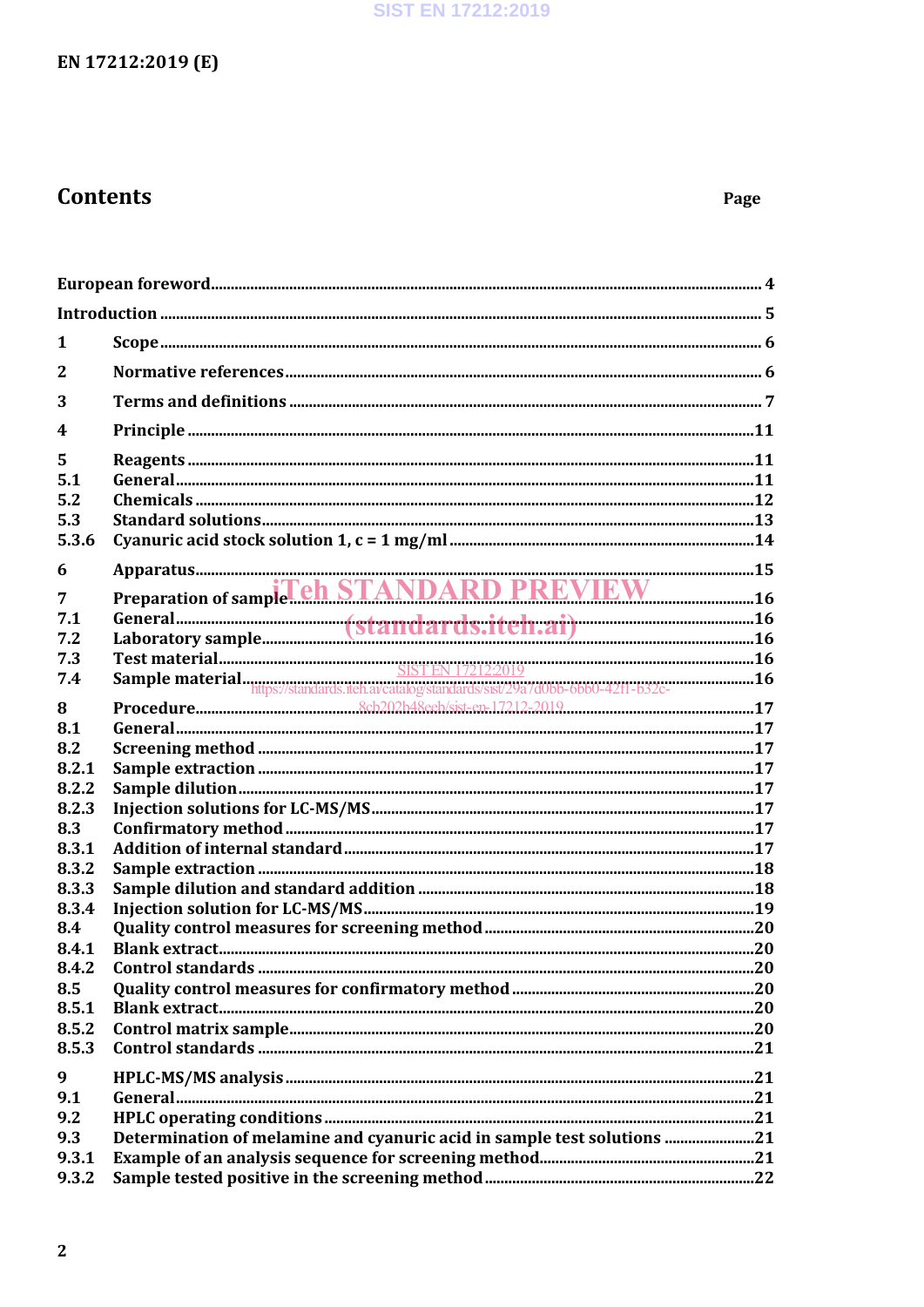| 9.3.3 |  |
|-------|--|
| 10    |  |
| 10.1  |  |
| 10.2  |  |
| 11    |  |
| 11.1  |  |
| 11.2  |  |
| 11.3  |  |
| 12    |  |
|       |  |
| A.1   |  |
| A.2   |  |
|       |  |
|       |  |
|       |  |
|       |  |

## iTeh STANDARD PREVIEW (standards.iteh.ai)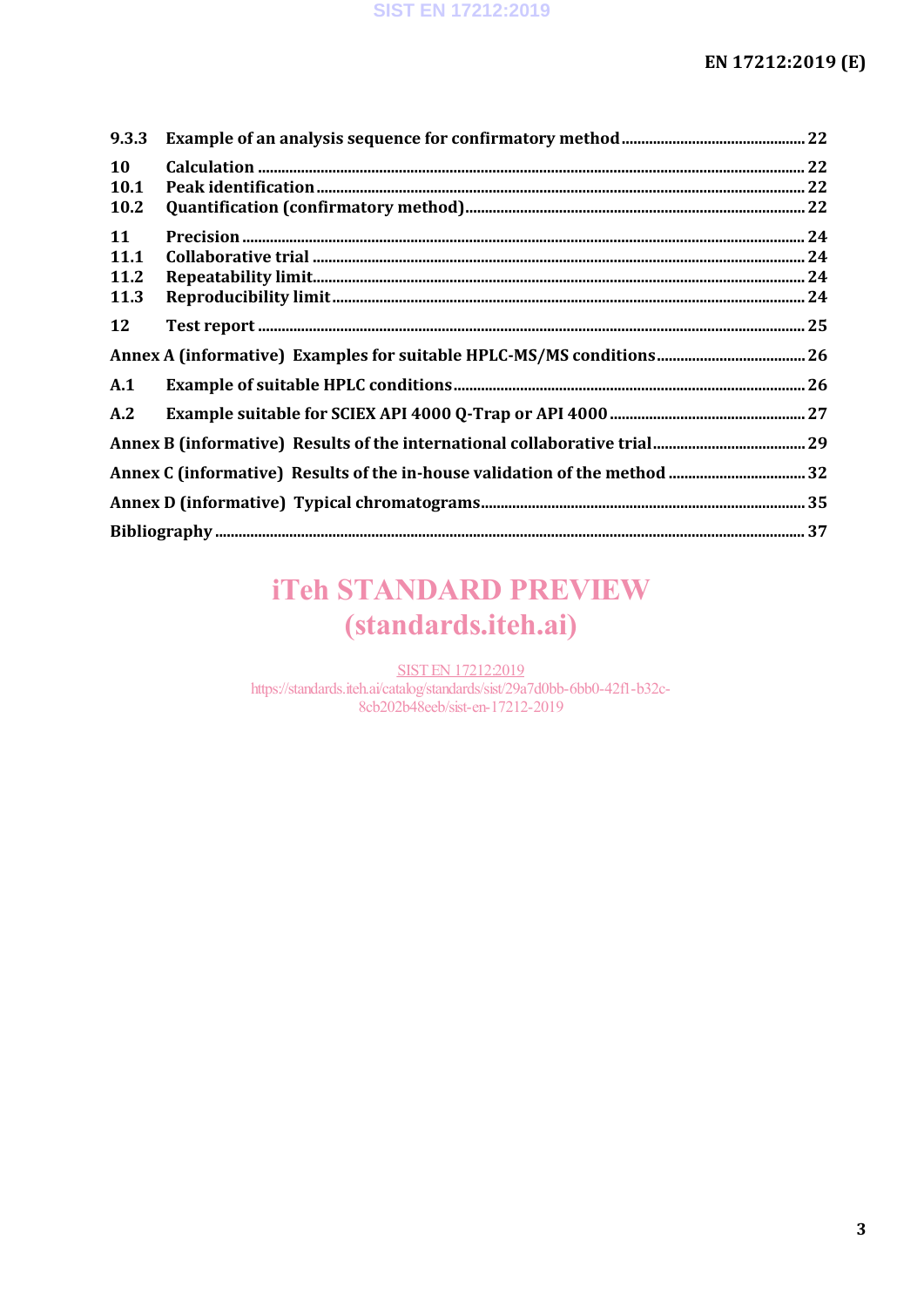#### **EN 17212:2019 (E)**

## **European foreword**

This document (EN 17212:2019) has been prepared by Technical Committee CEN/TC 327 "Animal feeding stuffs: Methods of sampling and analysis", the secretariat of which is held by NEN.

This European Standard shall be given the status of a national standard, either by publication of an identical text or by endorsement, at the latest by March 2020, and conflicting national standards shall be withdrawn at the latest by March 2020.

Attention is drawn to the possibility that some of the elements of this document may be the subject of patent rights. CEN shall not be held responsible for identifying any or all such patent rights.

This document has been prepared under a mandate given to CEN by the European Commission and the European Free Trade Association.

According to the CEN-CENELEC Internal Regulations, the national standards organisations of the following countries are bound to implement this European Standard: Austria, Belgium, Bulgaria, Croatia, Cyprus, Czech Republic, Denmark, Estonia, Finland, France, Germany, Greece, Hungary, Iceland, Ireland, Italy, Latvia, Lithuania, Luxembourg, Malta, Netherlands, Norway, Poland, Portugal, Republic of North Macedonia, Romania, Serbia, Slovakia, Slovenia, Spain, Sweden, Switzerland, Turkey and the United Kingdom.

## iTeh STANDARD PREVIEW (standards.iteh.ai)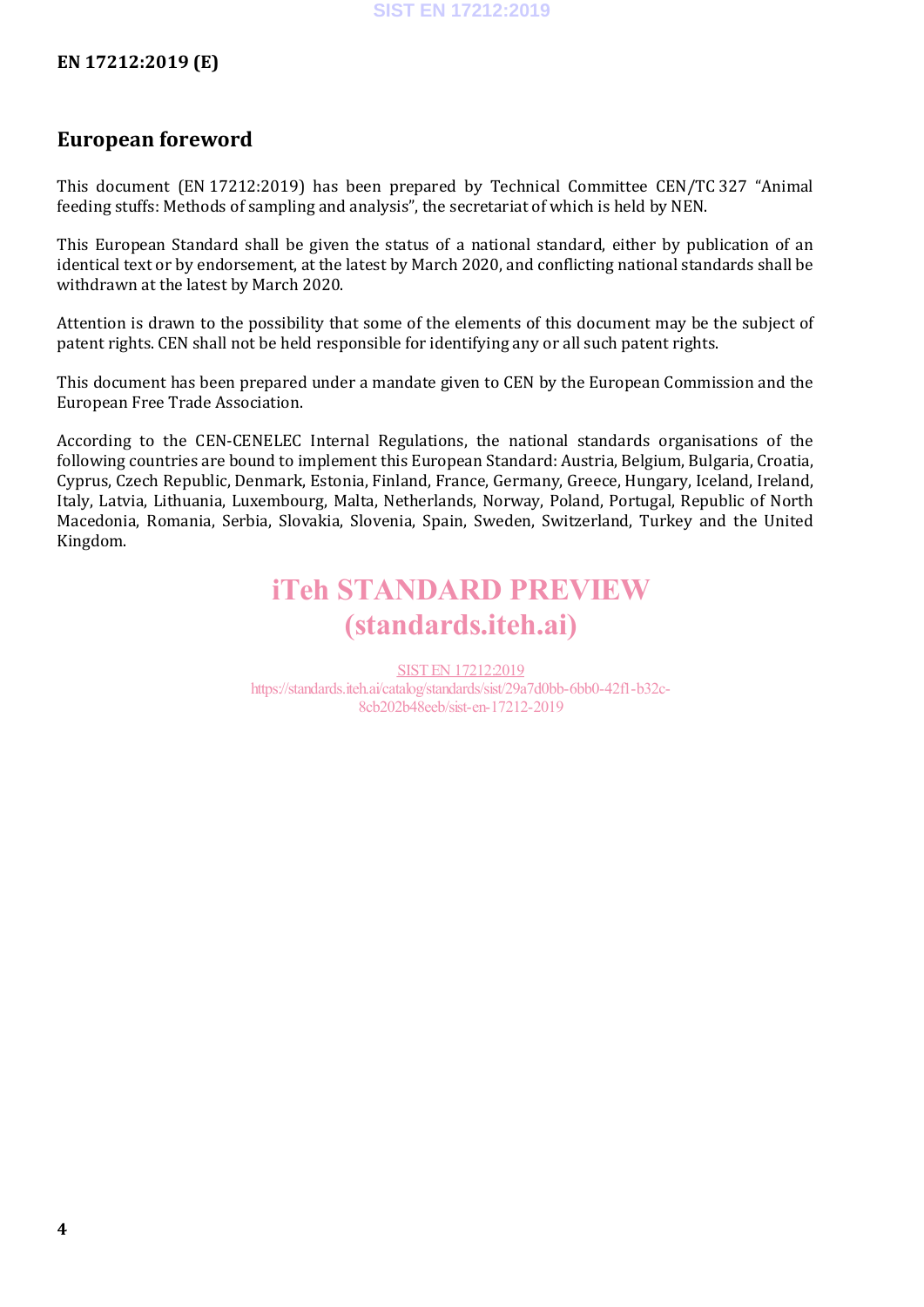### **Introduction**

This document was developed in response to the demand for a reliable method to detect and quantify melamine and cyanuric acid in feeding stuffs. Both substances were illegally mixed into feed.

**WARNING — The method described in this standard implies the use of reagents that pose a hazard to health. The standard does not claim to address all associated safety problems. It is the responsibility of the user of this standard to take appropriate measures for the health and safety protection of the personnel prior to use of the standard and to ensure that regulatory and legal requirements are complied with.**

## iTeh STANDARD PREVIEW (standards.iteh.ai)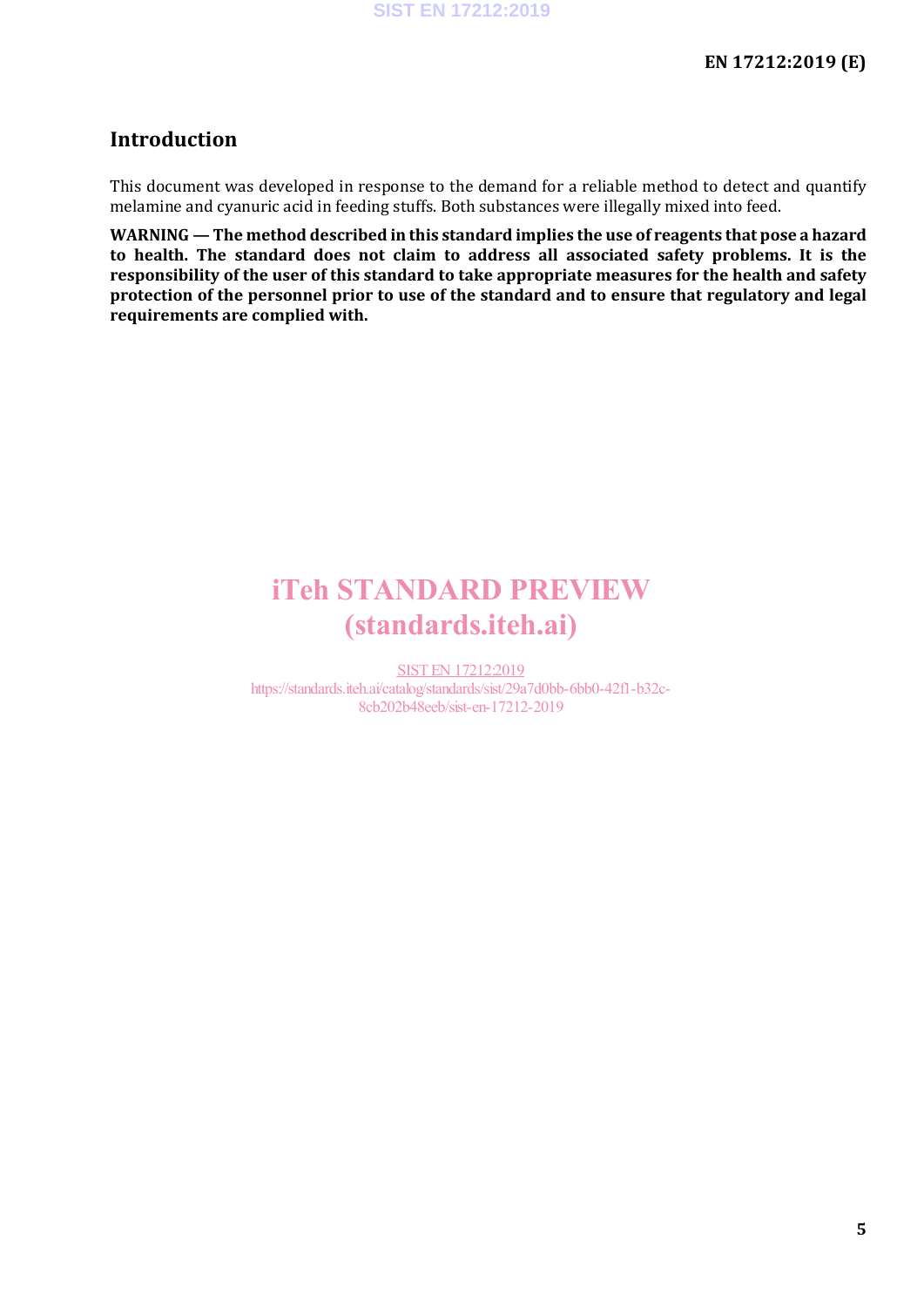### **1 Scope**

This document specifies a high-performance liquid chromatographic (HPLC) mass spectrometric (MS) method for screening and quantification of melamine and cyanuric acid in the concentration range between 1 mg/kg and 100 mg/kg feed.

The method is validated in an international collaborative trial for melamine in complete feed, complementary feed, feed material, milk replacer and pet food including canned pet food in the range between 1 mg/kg and 80 mg/kg with particular regard to the maximum level of 2,5 mg/kg as established by the European Commission.

Laboratory experiences have shown that the method is also applicable for cyanuric acid in the same concentration range in complete feed (*n* = 7), complementary feed (*n* = 6), feed material (*n* = 7, resp. 9), milk replacer ( $n = 7$ ) and pet food ( $n = 7$ ) including canned pet food.

Since the LC-MS/MS sensitivity for cyanuric acid is lower than for melamine, it has to be ensured that the LC-MS/MS system is in excellent working order. The method is applicable to feeding stuffs but not tested for pre-mixtures and feed additives.

Quantification of concentrations above 100 mg/kg is possible, but the method has to be validated by the operator.

### **2 Normative references**

The following documents are referred to in the text in such a way that some or all of their content The following documents are referred to in the text in such a way that some or all of their content<br>constitutes requirements of this document. For dated references, only the edition cited applies. For undated references, the latest edition of the referenced document (including any amendments) applies.<br>EN ISO 6407, 4 is a late of the state of the contract of the contract of the contract of the contract of the contract of

EN ISO 6497, *Animal feeding stuffs - Sampling (ISO 6497)*

EN ISO 6498:2012, Animal <u>feeding stuffs <sub>is</sub> Guidelines for sample preparation (ISO 64</u>28:2012) SIST EN 17212:2019

8cb202b48eeb/sist-en-17212-2019

EN ISO/IEC 17043:2010, *Conformity assessment — General requirements for proficiency testing (ISO/IEC 17043:2010)*

ISO 3534-2:2006, *Statistics — Vocabulary and symbols — Part 2: Applied statistics*

ISO 16577:2016, *Molecular biomarker analysis — Terms and definitions*

ISO 24276:2006, *Foodstuffs — Methods of analysis for the detection of genetically modified organisms and derived products — General requirements and definitions*

ISO/IEC GUIDE 99:2007, *International vocabulary of metrology — Basic and general concepts and associated terms (VIM)*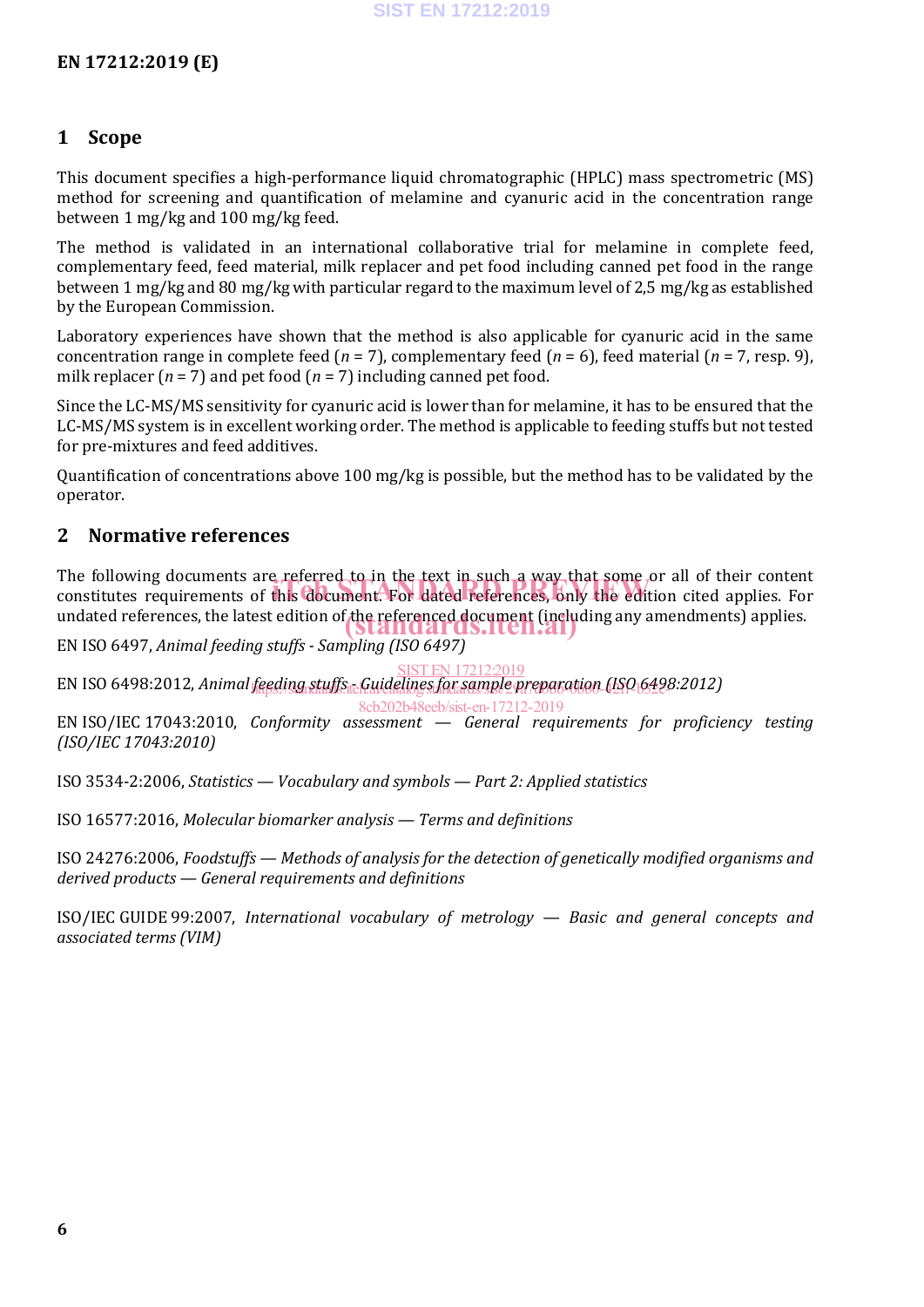### **EN 17212:2019 (E)**

## **3 Terms and definitions**

For the purposes of this document, the following terms and definitions apply.

ISO and IEC maintain terminological databases for use in standardization at the following addresses:

- IEC Electropedia: available at http://www.electropedia.org/
- ISO Online browsing platform: available at http://www.iso.org/obp

#### **3.1**

#### **calibration**

complete set of operations which estimates under specified conditions the calibration function from observations of the response variable obtained on reference states

[SOURCE: ISO 3534-2:2006, 3.5.13]

#### **3.2**

**3.3**

#### **calibration function**

functional relationship between the expected value of the response variable and the value of the net state variable

[SOURCE: ISO 3534-2:2006, 3.5.12]

## iTeh STANDARD PREVIEW

#### **canned pet food**

### canned pet food<br>feed product for pets which has been processed, packaged, sealed and sterilized for preservation in cans or *s*imilar containers

SIST EN 17212:2019

 $[SOURCE: EN ISO 6498:2012a23:15]$ i/catalog/standards/sist/29a7d0bb-6bb0-42f1-b32c-8cb202b48eeb/sist-en-17212-2019

#### **3.4**

## **collaborative trial**

#### **interlaboratory comparisons**

organization, performance and evaluation of measurements or tests on the same or similar items by two or more laboratories in accordance with predetermined conditions

Note 1 to entry: Interlaboratory comparisons are widely used for a number of purposes and their use is increasing internationally. Typical purposes for interlaboratory comparisons include the evaluation of the performance characteristics of a method – often described as collaborative trials [SOURCE: EN ISO/IEC 17043:2010, Introduction].

[SOURCE: EN ISO/IEC 17043:2010, 3.4]

#### **3.5**

#### **complementary feed**

compound feed which has a high content of certain substances but which, by reason of its composition, is sufficient for a daily ration only if used in combination with other feed

[SOURCE: Regulation (EC) No 767/2009 (Article 3, 1j)] [1]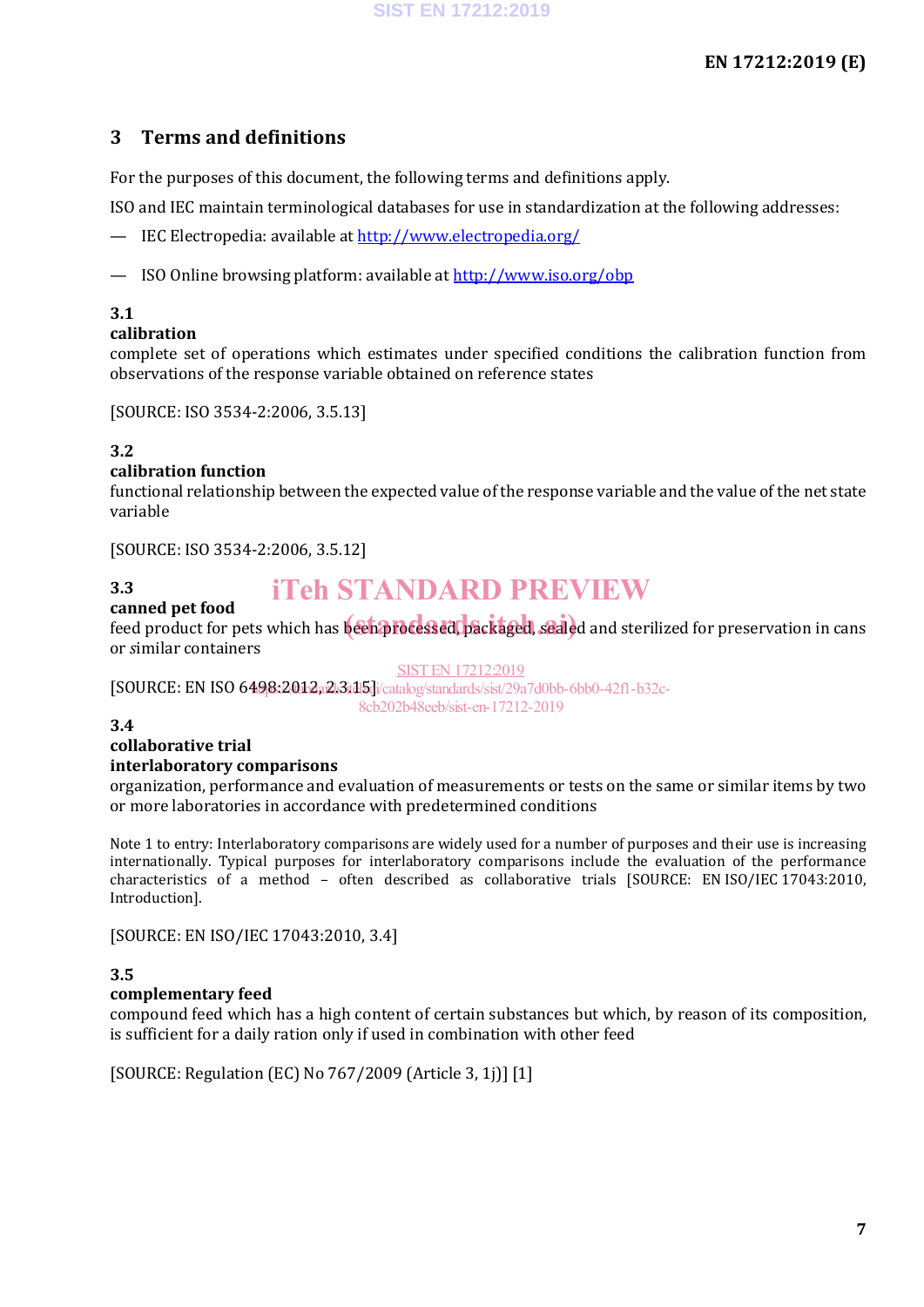### **EN 17212:2019 (E)**

#### **3.6**

#### **complete feed**

compound feed which, by reason of its composition, is sufficient for a daily ration

[SOURCE: Regulation (EC) No 767/2009 (Article 3, 1i)] [1]

#### **3.7**

#### **compound feed**

mixture of at least two feed materials, whether or not containing feed additives, for oral animal feeding in the form of complete or complementary feed

[SOURCE: Regulation (EC) No 767/2009 (Article 3, 1h)] [1]

#### **3.8**

#### **contaminated materials**

feed containing a level of undesirable substances in excess of that which is acceptable under Directive 2002/32/EC

[SOURCE: Regulation (EC) No 767/2009 (Article 3, 1p) [1]

#### **3.9**

#### **detection limit**

#### **limit of detection**

measured quantity value, obtained by a given measurement procedure, for which the probability of falsely claiming the absence of a component in a material is  $\beta$ , given a probability  $\alpha$  of falsely claiming its presence (standards.iteh.ai)

Note 1 to entry: IUPAC recommends default values f<u>orsα and β equal to</u> 0,05.

Note 2 to entry: The abbreviation LOD is sometimes used b/sist-en-17212-2019 https://standards.iteh.ai/catalog/standards/sist/29a7d0bb-6bb0-42f1-b32c-

Note 3 to entry: The term 'sensitivity' is discouraged for 'detection limit'.

[SOURCE: ISO/IEC Guide 99:2007, 4.18]

#### **3.10**

#### **feed material**

products of vegetable or animal origin, whose principal purpose is to meet animals' nutritional needs, in their natural state, fresh or preserved, and products derived from the industrial processing thereof, and organic or inorganic substances, whether or not containing feed additives, which are intended for use in oral animal-feeding either directly as such, or after processing, or in the preparation of compound feed, or as carrier of premixtures

[SOURCE: Regulation (EC) No 767/2009 (Article 3, 1g)] [1]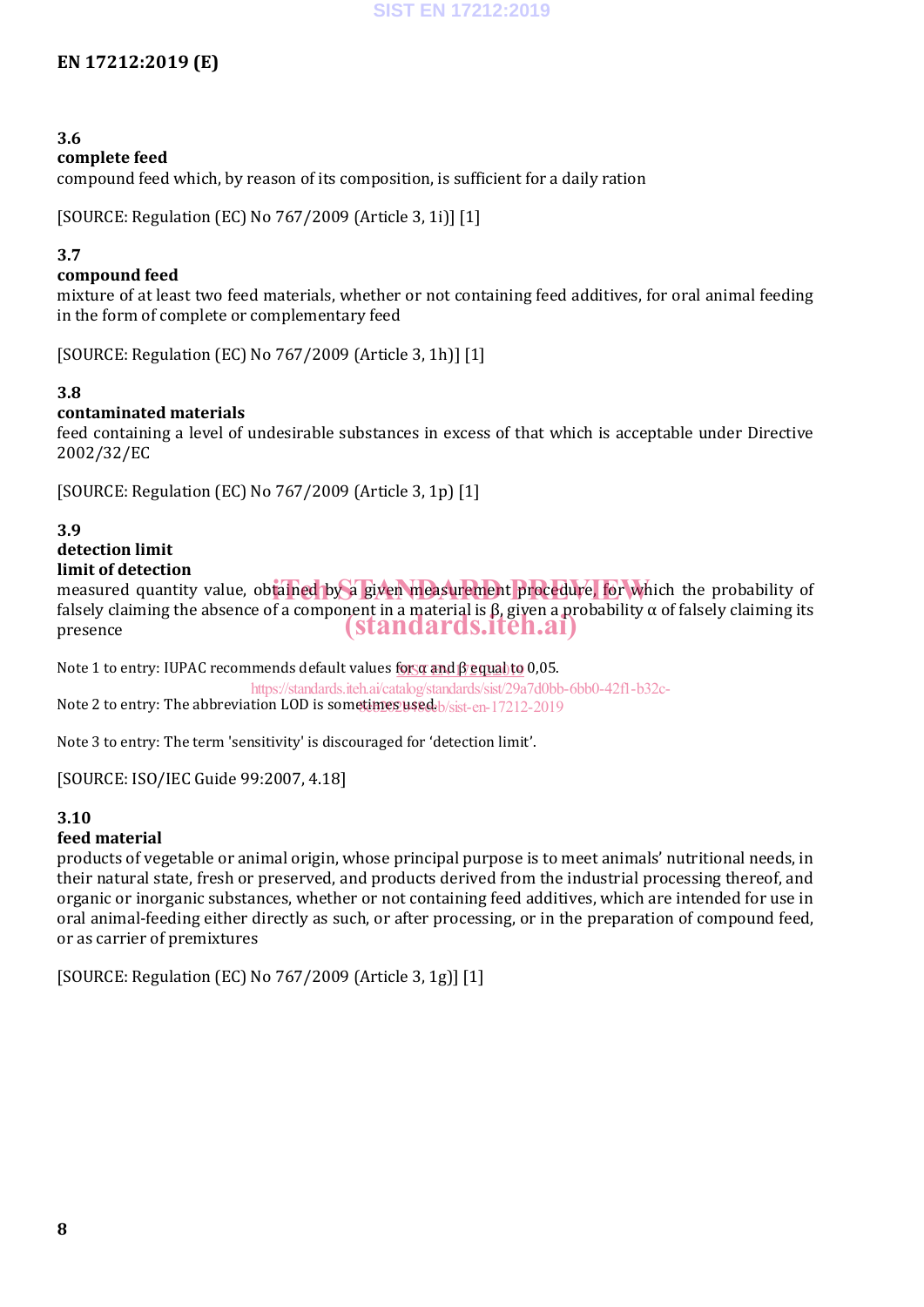## **3.11**

#### **HorRat**

ratio of the reproducibility relative standard deviation to that calculated from the Horwitz equation

Note 1 to entry: Predicted relative standard deviation *PRSD<sub>R</sub>* = 2 C<sup>-0,15</sup>

$$
HorRat_R = RSD_R / PRSD_R
$$
 (1)

 $\text{HorRat}_{\text{r}} = RSD_{\text{r}} / \text{PRSD}_{\text{R}}$  (2)

Note 2 to entry: If applied to within-laboratory studies, the normal range of HorRat(r) is  $0.30 - 1.30$ .

Note 3 to entry: To check proper calculation of *PRSD*<sub>R</sub>, a C of 10<sup>-6</sup> should give a *PRSD*<sub>R</sub> of 16 %. C is concentration expressed as a mass fraction (both numerator and denominator expressed in the same units). The HorRat is indicative of method performance for a large majority of methods in chemistry. Normal values lie between 0,50 and 2,00.

[SOURCE: ISO 16577:2016, 3.75]

#### **3.12 milk replacer**

compound feed administered in dry form or after dilution in a given quantity of liquid for feeding young animals as a complement to, or substitute for, post-colostral milk or for feeding young animals such as animais as a complement to, or substitute for, post-colostral milk or for leed<br>calves, lambs or kids intended for slaughter  $\bf{APD}$  PREVIEW

 $[{\tt SOLRCE: Regulation\ (EC) No 767}2009 (Afile3, 1144).$ ai)

#### **3.13**

SIST EN 17212:2019

**precision** https://standards.iteh.ai/catalog/standards/sist/29a7d0bb-6bb0-42f1-b32c-

closeness of agreement between<sup>ce</sup> meatons or measured quantity values obtained by replicate measurements on the same or similar objects under specified conditions

Note 1 to entry: Measurement precision is usually expressed numerically by measures of imprecision, such as standard deviation, variance, or coefficient of variation under the specified conditions of measurement.

Note 2 to entry: The 'specified conditions' can be, for example, repeatability conditions of measurement, intermediate precision conditions of measurement, or reproducibility conditions of measurement (see ISO 5725-1) [2].

Note 3 to entry: Measurement precision is used to define measurement repeatability, intermediate measurement precision, and measurement reproducibility.

Note 4 to entry: Sometimes 'measurement precision' is erroneously used to mean 'measurement accuracy'.

[SOURCE: ISO-IEC Guide 99:2007, 2.15]

#### **3.14 repeatability**

precision under repeatability conditions

Note 1 to entry: Repeatability can be expressed quantitatively in terms of the dispersion characteristics of the results.

[SOURCE: ISO 3534-2:2006, 3.3.5]